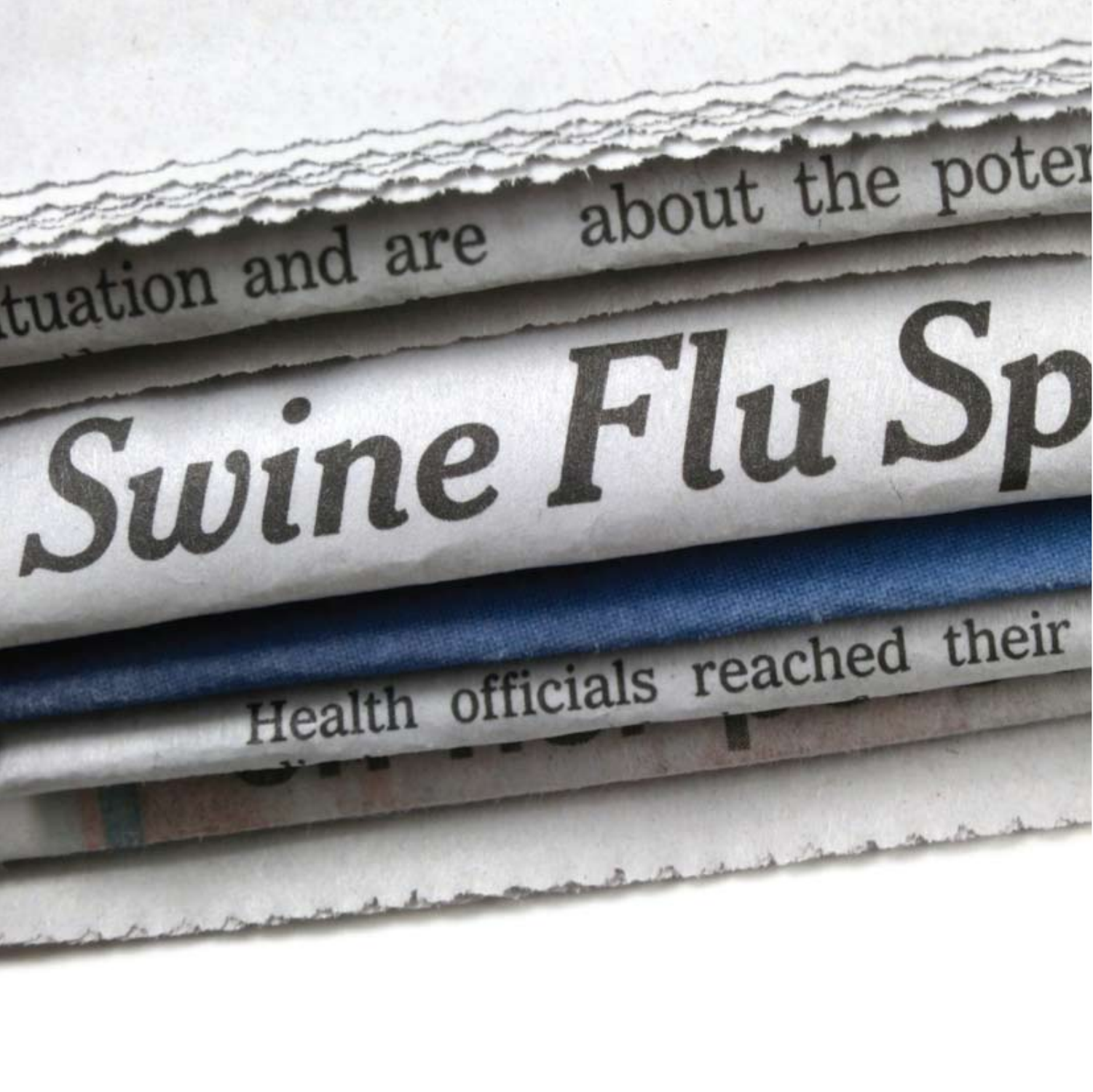## Global pandemics

We are likely to see two to three major pandemics start in regions with limited public healthcare and rapidly spread globally and so demand fast response.

Since the Spanish Flu pandemic of 1918, which killed over 50 million people and infected 500 million others, national governments have had an eve on the risks from widespread pandemics. With the advent of SARS a decade ago, the avian flu pandemic in Asia in 2007 and the swine flu (HINI) pandemic that started in Mexico in 2009, the incidence and impacts of such events are causing more and more concern at international levels. The reasons for this are threefold: I) the speed at which pandemics can spread around the world has significantly accelerated due to increasing mass air travel; 2) the consequential time available to track the source and initial progress is decreasing; and 3) the capability to get the right drugs into the right place at the right time is not necessarily up to the challenge.

To understand the implications of future pandemics, we need to be clear on what the difference is between a pandemic, an epidemic and an outbreak. The Center for Disease Control and Prevention (CDC) in the US defines an outbreak as simply the start of an infection in a localized geographic area. An epidemic occurs when a large geographic area is involved and which has a higher than expected mortality rate. A pandemic is a global outbreak that exceeds the 'normal' levels of mortality and infection levels for typical diseases. The key word here is 'global'. There are two major factors that effect whether or not an outbreak will lead to a pandemic: pathogenesis and virulence. Pathogenesis refers to how a virus will cause disease and how easily it is spread. The virulence refers to how sick a certain virus will make the host and how easily it can cause death

The World Health Organisation maps out a pandemic based on six distinct phases. Phase I is when non-human infections are spreading and there is no animal-to-human transmission. In Phase 2. an animal influenza virus, which is known to have caused infections in humans, circulates among nonhuman animals. Phase 3 sees animal-to-human transmission but no person-to-person transmission under normal conditions - when this is seen, the risk of pandemic rises. Phase 4 occurs when there is known human-to-human transmission of the virus. This allows outbreaks then epidemics to occur and even further increases risk of a pandemic. In phase 5, human-to-human spread is documented in at least two countries in one WHO region and may well indicate that a pandemic is imminent. Phase 6, the pandemic phase, is characterized by outbreaks in at least one other country in a different WHO region in addition to the two or more countries defined in phase 5. Designation of this phase indicates that a global pandemic is under way.

A core problem with pandemics is that 'they often arise in regions with low levels of public health and they rapidly spread across the world to more advanced countries'. It is highly unusual for one to start in, say, the US or Europe. In tracing the cause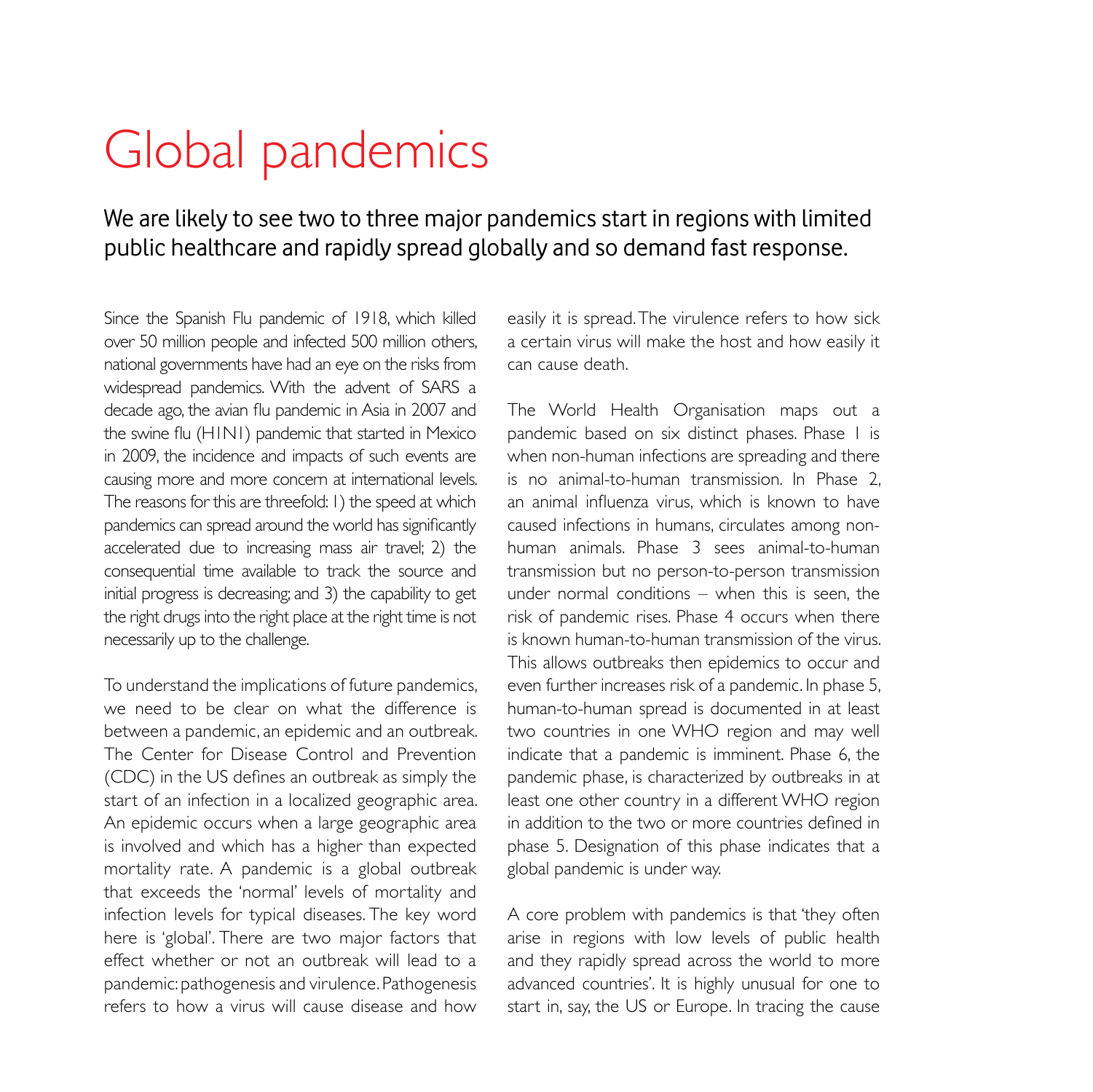

of a pandemic, it is therefore vital to focus on 'patient zero' - the first personal to become ill. So, for example, the 2009 swine flu pandemic started in Mexico and HINI patient zero was found in the village of La Gloria, Veracruz, next to a large industrial pig farm. Notably, this highlighted the rising risk from people and animals in many parts of the world increasingly sharing the same limited water sources. Although the 2009 pandemic was in some ways a false alarm, as mortality rates were not excessive, it is seen in many circles as a good model for how global health authorities will need to cooperate in the future when more lethal strains of virus spread.

The swine flu pandemic also highlighted the problems in availability of suitable vaccines - both in terms of the right drugs and their global distribution. Although the re-emergence of influenza as a pandemic threat has stimulated the influenza vaccines market to be

one of the fastest-growing sectors of the global pharmaceuticals industry, many see that current vaccines will not help in the future. A critical issue here is that the rate at which a virus variant can develop is faster than the speed at which new vaccines can be developed: unlike many other diseases where a known condition already has an established therapy in place, pandemics are often caused by new strains of virus and so need a new antiviral vaccine. Typically, creating the new vaccine takes around six months and so there is a significant gap between pandemic outbreak and treatment availability. Much hope is being pinned on DNA-based vaccines, where DNA rather than dead virus particles grown in eggs is used as the base for developing new vaccines. These offer the potential for quicker responses and so enable faster global distribution.

In the next decade, many healthcare organisations agree with Jack Lord's initial view that 'we will see two or three major pandemics that will have a significant global impact'. Given that Spanish flu killed around 3% of the world's population at the time and infected around a third, the consequences of a similar event today are massive. If, for example, a new strain of avian flu were to spread quickly from its source globally, then some estimate that as many as 3 billion people could be infected within twelve months. If the right vaccines are not developed and distributed quickly, one in five of these could die within the year. As was highlighted in one workshop: 'In many ways, a global pandemic has to be seen as a greater threat to us than nuclear terrorism and global warming combined.'

There is, therefore, a significant global focus on ensuring global cooperation between health authorities and on improved monitoring of populations. The WHO has already taken a lead in the former area and, as shown with swine flu, many of the processes are